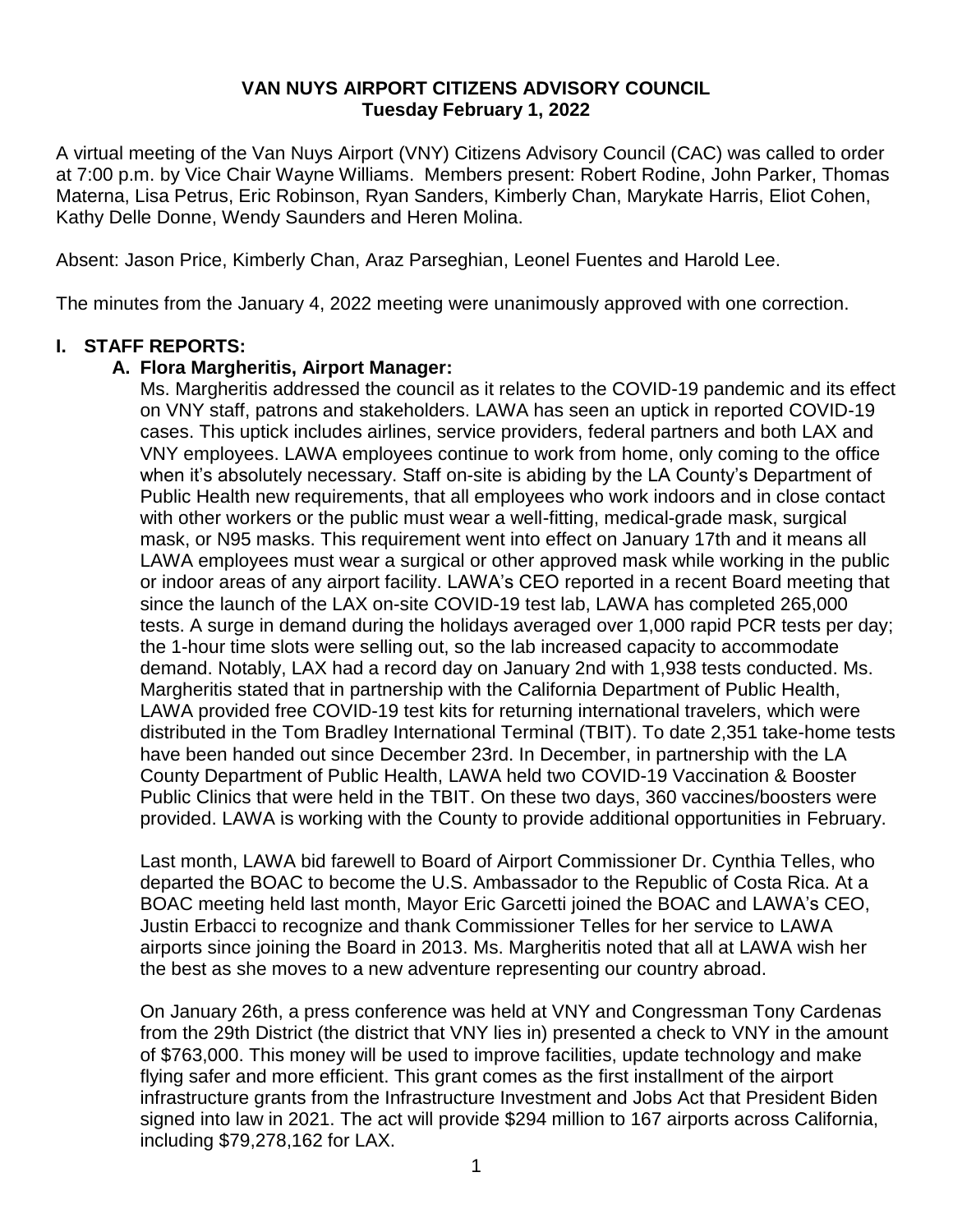Ms. Margheritis announced that patrons of the VNY FlyAway can now pre-book parking spaces at the structure by visiting parking.FlyLAX.com. She noted that booking parking at the VNY parking structure is separate from purchasing tickets for the VNY FlyAway service shuttle, which must be done separately.

Ms. Margheritis addressed the council as it relates to the 2022 Super Bowl. The game is set to take place on Sunday, February 13th at SoFi Stadium in Inglewood. An increase in aircraft operations is expected at both commercial and general aviation airports throughout the Southern California region, both before and after the event. The increase in operations will not be unique to VNY. Ms. Margheritis stated that at VNY, management is focusing on preserving maximum airport safety and security and will do their best to help minimize noise impacts to surrounding airport neighbors to the greatest extent possible. Ms. Margheritis noted that Ms. Sanchez will speak more on how the Van Nuys Airport Association (VNAA), whom represents most tenants at the airport, is supporting the campaign against human trafficking. Given that airports play a special role in the prevention of human trafficking by helping identify the warning signs of potential victims and criminal traffickers, the upcoming Super Bowl is an opportunity for VNY to help highlight this terrible crime.

Ms. Margheritis addressed the council as it relates to the 2006 Master Plan. In response to a council request to discuss the existing 2006 Master Plan, Ms. Margheritis noted that LAWA planners continue to work closely with the Department of City Planning (DCP) on the City's update to the southwest valley community plans. The DCP presented to the CAC back in August 2021. LAWA is initiating a vision study that will inform the City's Community Plan update, as well as refresh the development standards for VNY in the future. The vision study will engage stakeholders, such as CAC and other adjoining communities/residents, to explore an overlay/planning tool that will be most effective to update the current airport plan with provisions for sustainability and compatibility with the surrounding communities. LAWA intends to kick off the vision study in the near future and VNY will announce dates for engaging the community and stakeholders.

Ms. Margheritis addressed the council as it relates to aircraft operations: The recovery in passenger numbers at LAX continues. LAX ended the year with just more than 48 million passengers. This is a 67% increase compared to the 28.8 million passengers LAX had in CY 2020. The majority of this passenger traffic was mainly domestic but international travel continues to grow. VNY continues to experience an increase in operations just like most general aviation (GA) airports in the country. In fact, according to AOPA, GA traffic increases of up to 60% over pre-pandemic levels are being experienced in some regions. In December 2021, VNY conducted 21,740 aircraft operations, this represents a 14.23% increase in operations as compared to December 2020. VNY totaled 301,122 operations for calendar year 2021, which is a 31.44% increase as compared to YTD 2020 totals. When looking only at jet operations, based on our Noise and Operations Monitoring System, in December 2021 VNY had approximately 6,594 jet operations. These totals are up compared to December 2020. When comparing the jet operations total to the 2019 baseline year, this represents a 30% increase in jet operations.

Ms. Margheritis noted that according to WingX's Global Market Tracker data which provides a daily-updated dashboard on all business aviation flights operated globally, in the U.S., business jet operations have jumped by 31% compared with January 2020. Flights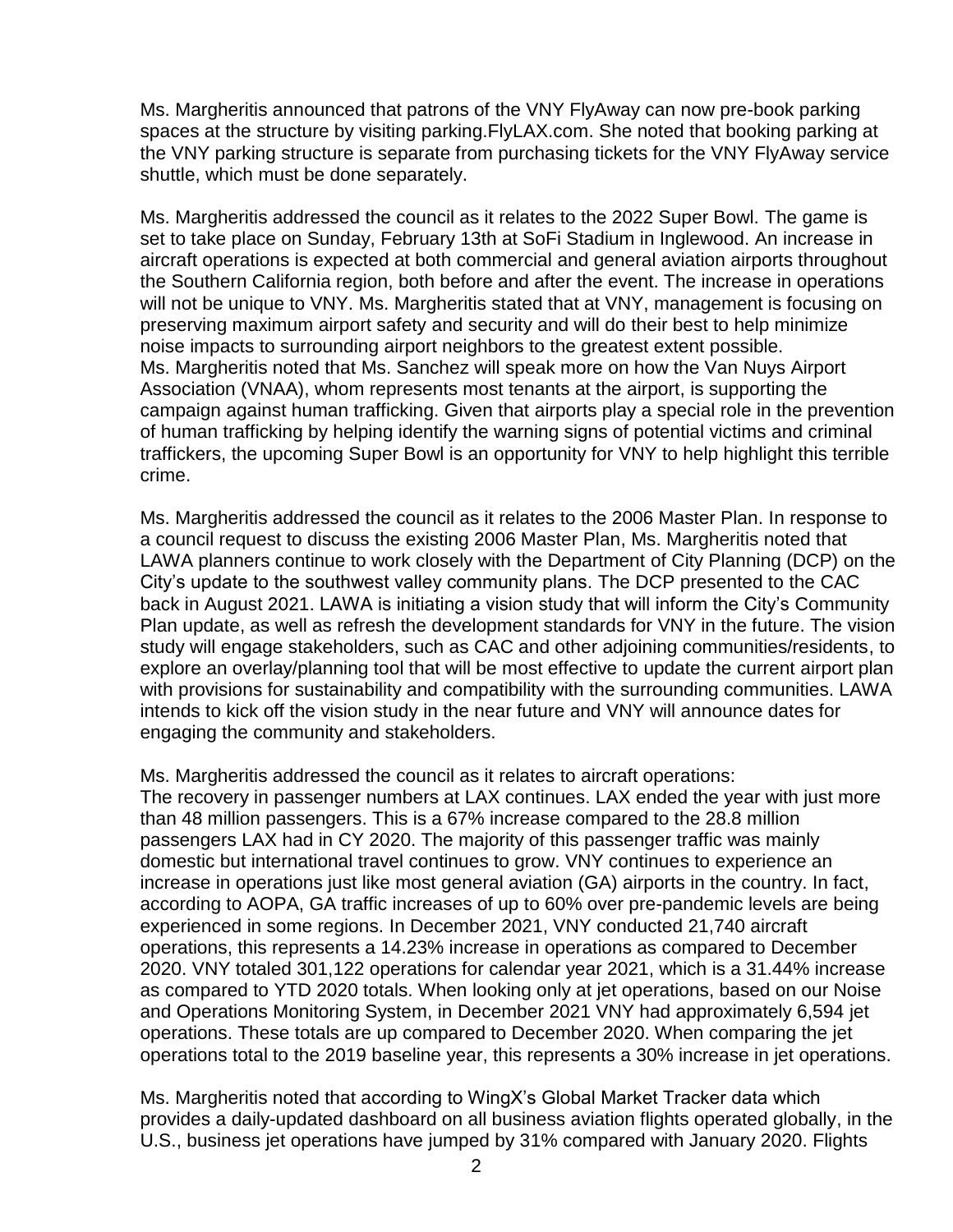are up 45% from last year and 30% from January 2019. January 2, 2022, was a high point with more than 7,000 flights, compared with 4,500 on the same day in 2019. Ms. Margheritis emphasized that the operational increases at VNY are being seen at airports all over the country.

Ms. Margheritis commended two operators for their stewardship at VNY: Helinet Aviation Services was recently recognized for assisting wildfire efforts. Helinet just completed its first full year providing services to assist in fighting wildfires. During 2021, the company's aerial firefighting team responded to 12 fires in seven states and was deployed for 96 continuous days. The firefighting team includes two UH-60 Black Hawk helicopters that pilots use to make water drops using a bucket attached to a 150-foot line. The pilots work long hours in remote areas, helping fight these often-stubborn and destructive fires. In addition to the pilots, the team includes a fuel truck, back-up equipment and maintenance technicians. In 2021, their work took them to several locations in California, as well as Arizona, Idaho, Montana, Oregon, Utah and Washington.

Clay Lacy Aviation received the first ever 4Air Sustainability 'Facilities Neutral' Certification. Last month, Clay Lacy Aviation became the first company to have its aviation facilities certified as "Facilities Neutral," by 4AIR, an organization that rates sustainability initiatives in private aviation. This certification, which includes VNY's facilities, was based on comprehensive and independent audits of the facilities that account for direct and indirect carbon emissions. 4AIR noted the VNY facility's use of more than 30,000 square feet of solar panels, as well as incorporating electric vehicle charging stations and using energyefficient LED lighting. The certification complements LAWA's Boldly Moving to Zero sustainability action plan, which sets forth bold goals for LAX and VNY to achieve zero carbon emissions, zero use of potable water for non-potable purposes, and zero use of non-renewable energy by 2045. Congratulations to both Helinet and Clay Lacy Aviation.

## **B. Christian Moreno, Chief of Operations**

Mr. Moreno addressed the council as it relates to the Runway 16L capital improvement project. Construction began on January 24th on work area 1 which will be completed on February 7th. The closure of Runway 16L/34R will begin on February 22nd. The closure of Runway 16L will continue for 175 days and is expected to reopen on July 24, 2022. Mr. Moreno noted that construction will cause minimal operational impacts to the airfield.

Mr. Moreno noted that construction updates can be found online at iflyvny.com.

# **C. Diana Sanchez, Director of Public and Community Relations**

Ms. Sanchez addressed the council as it relates to the toy drive and the canned food drive. Ms. Sanchez commended VNY tenants; Aerolease/Aeroplex, Castle & Cooke Aviation, Signature Flight Support, Western Jet Aviation and Helinet Aviation for their donations and efforts. VNY was able to donate six bins of food to the canned food drive in November to support the Mid-Valley YMCA and MEND. In December, five bins of toys were collected for the toy drive to support the Mid-Valley YMCA, the North East Valley Health Corporation and the Salvation Army.

In December, VNY held its annual Holiday Adopt-a-School Celebration at Stagg Elementary School.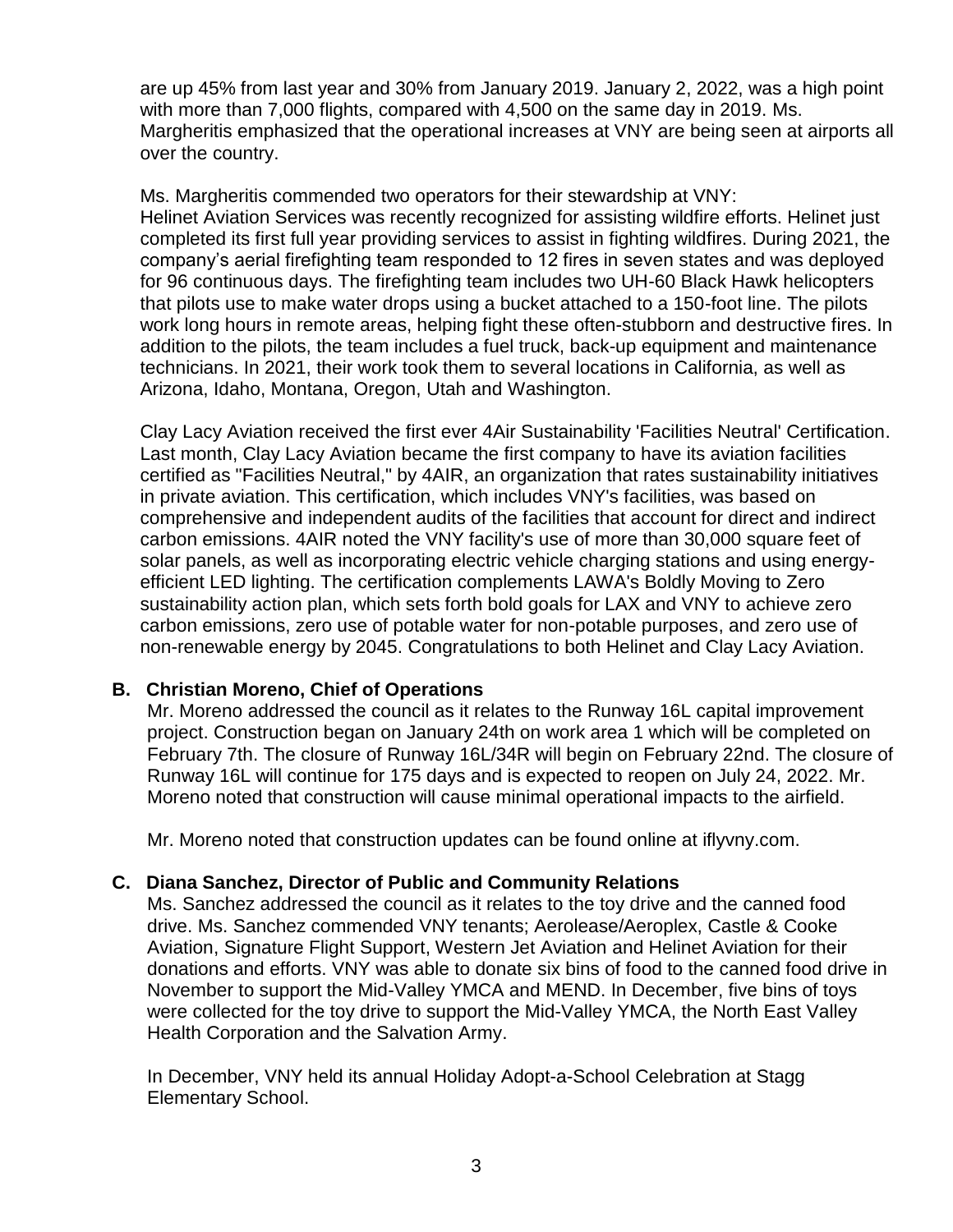Ms. Sanchez noted that VNY is participating in the toiletry drive for human trafficking victims. Ms. Sanchez encouraged the council to bring donations to the participating VNY locations.

Ms. Sanchez addressed the council as it relates to a newly installed billboard at the intersection of Saticoy and Woodley Avenue. This billboard was installed in collaboration with Western Jet Aviation and the Van Nuys Airport Association and highlights the following:

- Van Nuys Airport, a leader in aviation, a partner in the community since 1928.
- Contributes over \$2 billion annually to our local economy.
- Generates over 4 million KWH per year in solar electricity.
- Supports over 10,500 jobs.

Ms. Sanchez announced that VNY coordinated a donation of \$14 thousand dollars from the Van Nuys Airport Association to help support the following organizations: The Coalition to Abolish Slavery and Trafficking (CAST), Saving Innocence and Journey Out.

## **D. Ryan Page, Airport Superintendent of Operations**

Mr. Page provided the council with a briefing on Noise Comments and the Jet Early Turn and Quiet Jet Departure programs for December 2021. The briefing summarized the information contained in the monthly environmental reports (attached).

Updates and information can also be found on the LAWA website at [www.iFlyVNY.com](http://www.iflyvny.com/) under the Noise Management Section.

## **E. Lt. Anthony Boisselle, Officer-in-Charge, Airport Police**

Ms. Margheritis announced the departure of Lt. Lau, who will finish the remainder of his LAWA service at LAX, and introduced the newly appointed Lieutenant for VNY, Lt. Anthony Boisselle.

Lt. Boisselle introduced himself to the council and noted that he has been with LAWA for 23 years and is happy to be at VNY.

Lt. Boisselle reported that there have been no significant safety or security issues to report and noted that Airport Police will be enhancing their presence in the coming days in preparation for Super Bowl.

# **II. BOAC AGENDA ITEMS CONCERNING VNY**

In conformity with the Governor's Executive Order N-29-20 dated March 17, 2020, and due to continuing concerns over COVID-19, the BOAC has continued to meet via teleconference.

Since the last CAC meeting on Tuesday, January 4, 2022, there was one virtual BOAC meeting and at that meeting there was one item under regular items for Board Action related to VNY: It was for a resolution for an award of a 3-year contract to Global Access Supply, Inc., to cover supply and delivery of airfield lighting and replacement parts for LAX and VNY.

The Regular BOAC meeting scheduled for Thursday, January 20th was cancelled.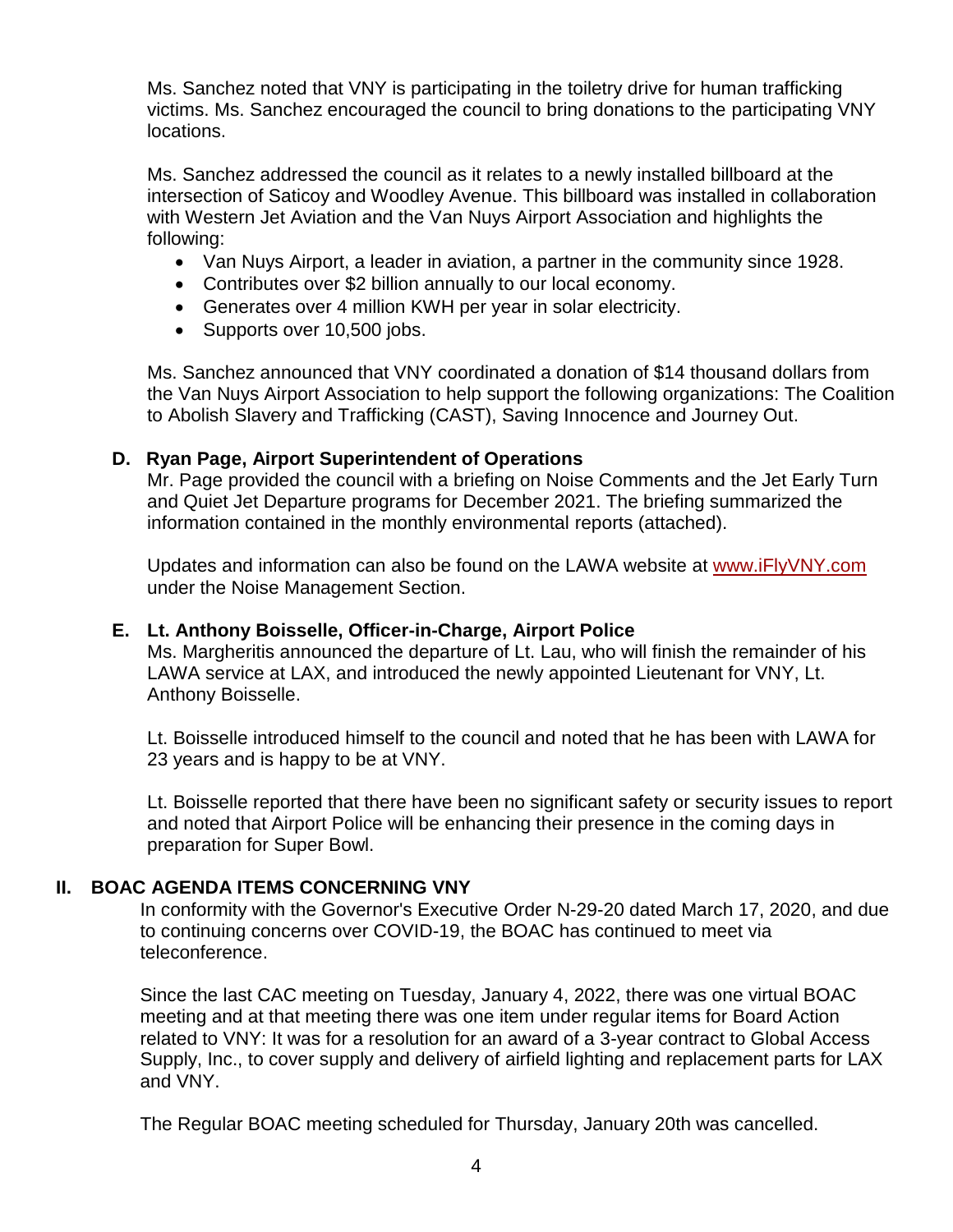The next BOAC Meeting will be held via teleconference and is scheduled for Thursday February 3rd at 10 a.m.

### **III. PUBLIC COMMENT PERIOD**

The Chair opened the Public Comment Period (Item III.)

The following community members spoke during the public comment period: Ms. Penny, Resident Mr. David Rankell, Resident

Several community members submitted written comments (attached).

### **IV. NEW BUSINESS – DISCUSSION/ACTION**

#### **A. Landside Access Modernization Program – Presentation by Stephanie Sampson** The Chair opened the Public Comment Period (Item IV.)

Ms. Sanchez introduced Ms. Stephanie Sampson, Director of Communications of LAX Development Projects.

Ms. Stephanie Sampson conducted a presentation titled "Landside Access Modernization Program".

The Chair thanked Ms. Sampson for her presentation and asked when the project would be completed.

Ms. Sampson stated that the car rental facilities and the People Mover System will be open in 2023.

Ms. Sanchez noted the system would be ready in time for the 2028 Olympics which will be held in Los Angeles

Mr. Rodine commended Ms. Sampson on her detailed presentation.

**B. Determination to Continue Holding CAC Meetings via Teleconference and/or Videoconference: Under Assembly Bill 361 Section 3(e)(3). Discussion/Action** The Chair opened the item for discussion.

Mr. Rodine presented a motion "Pursuant to AB 361 Section 3(e)(3), the Van Nuys Airport Citizens Advisory Council finds that holding Council meetings in person would present imminent risks to the health or safety of the members. Pursuant to AB 361 Section 3(e)(3), the Council finds that the COVID-19 State of Emergency continues to directly impact the ability of Council and Council members to meet safely in person. As such, the Board should continue holding Council meetings via teleconference and/or videoconference."

Ms. Harris seconded the motion.

The motion passed with a rollcall vote of eleven "affirmative" votes (W. Saunders, R. Rodine, L. Petrus, K. Delle Donne M. Harris, T. Materna, E. Robinson, J. Parker, R. Sanders, H. Molina, W. Williams); one "no" vote (E. Cohen).